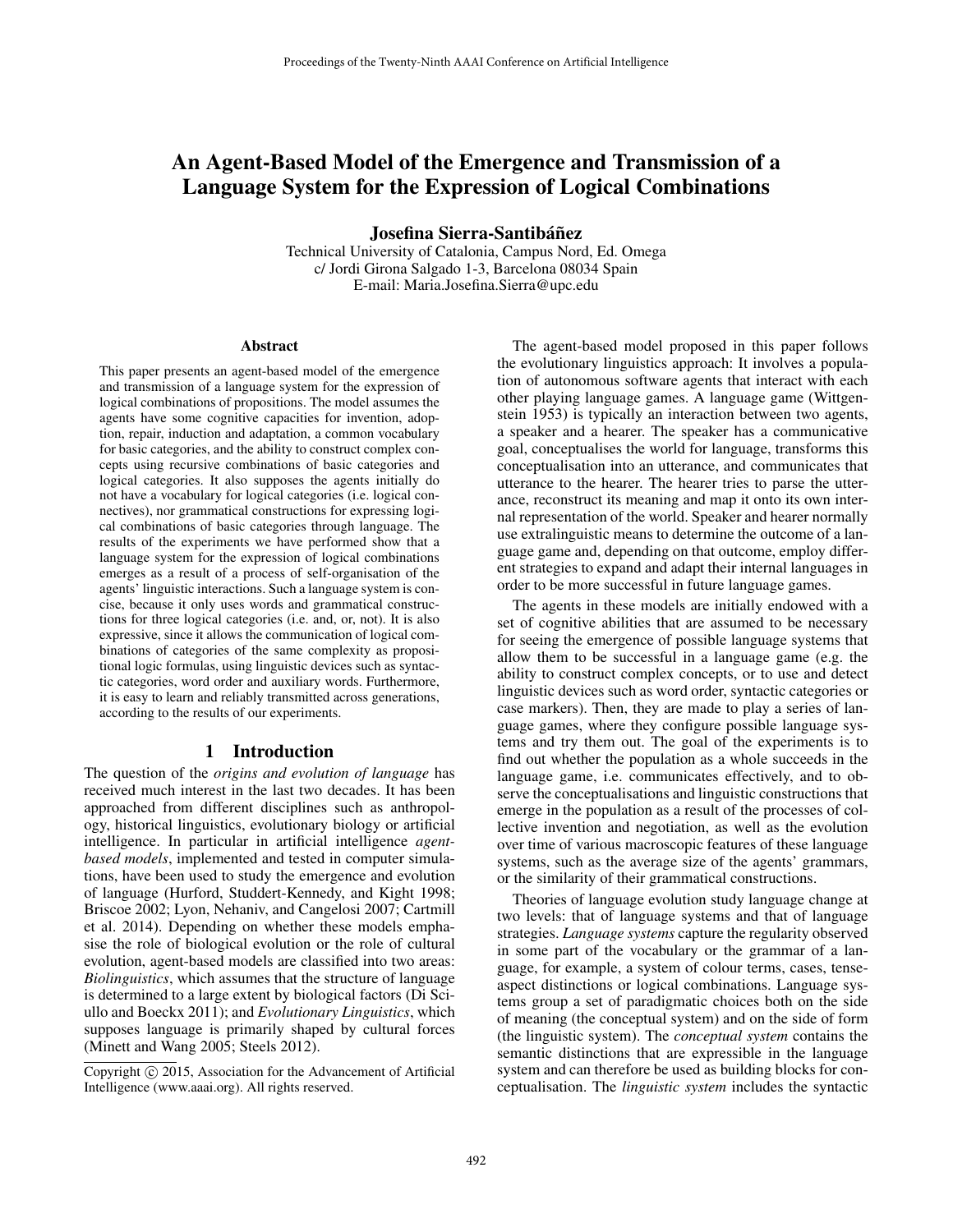categories and grammatical constructions necessary to turn a conceptualisation into a concrete utterance (Steels 2011). Linguists call the approach underlying a language system a *language strategy*. A given language comprises many different language systems, which are closely integrated.

Agent-based experiments in evolutionary linguistics aim to explain how particular language systems and strategies may emerge and evolve. Examples of language systems that have been studied using agent-based models are: (1) *case systems* to express the role of participants in events (Steels 1998; Batali 1998); (2) *tense-aspect distinctions* (Gerasymova, Spranger, and Beuls 2012); (3) *agreement markers* to group words together (Beuls and Steels 2013); (4) *vocabularies* in co-evolution with *semantic categories* (Steels and Belpaeme 2005; Lara and Alfonseca 2000; 2002).

The rest of this paper is organised as follows. Firstly, we explain what we mean by a language system for the expression of logical combinations and specify the set of meanings that constitute its conceptual system. Secondly, we introduce the formalism the agents use to represent their grammars and the linguistic devices they may use to express the relation between each connective and its arguments in a sentence. Then, we describe the particular type of linguistic interaction that allows the agents to construct a common lexicon and a grammar, paying special attention to cognitive abilities for invention, adoption, repair, induction and adaptation. Next, we present the results of some experiments which study the emergence of a language system for the expression of logical combinations and its transmission across generations. Finally, we summarise the main contributions of the paper.

#### 2 Conceptual System

We consider a scenario in which a group of agents try to communicate about *subsets of objects* of the set of all the objects in their particular context. We assume the agents have already developed a set of basic categories and a set of logical categories which allow them to build internal representations of the subset of objects that constitutes the topic of the language game they participate in at a given moment. In the agents' memories, basic categories are represented by propositional logic symbols such as up or le, which denote the propositions 'I am referring to the objects which are up' and 'I am referring to the objects which are to the left' respectively. Logical categories allow the agents to construct logical combinations of basic categories, which they represent internally by propositional logic formulas.

We also suppose that, at the beginning of a simulation run, the agents have a common vocabulary for referring to basic categories, but that they cannot express logical categories nor the logical formulas they can construct with them in their common language. This means that the agents are able to construct complex meanings such as 'I am referring to the objects which are either up or to the left, but not both', but they do not know how to communicate them. They should learn to express such meanings during the simulations.

The particular set of logical categories the agents can use to construct logical combinations of basic categories is the set of propositional logic connectives  $\{\neg, \wedge, \vee\}$ . The rest of the standard connectives of propositional logic (i.e.  $\rightarrow$ 

and  $\leftrightarrow$ ) can be expressed using formulas which recursively combine  $\land$ ,  $\lor$  and  $\neg$  as follows:  $A \rightarrow B \equiv \neg A \lor B$  and  $A \leftrightarrow B \equiv (A \land B) \lor (\neg A \land \neg B)$ . In fact, every propositional logic formula is logically equivalent to another formula which uses only the connectives  $\land$ ,  $\lor$  and  $\neg$ .

The assumption that the agents initially have a set of basic categories, three logical categories, and a common vocabulary for basic categories is based on results from studies on the emergence of vocabularies for spatial concepts, colours or logical categories, in co-evolution with the semantic categories associated with these concepts, (Steels 1995; Steels and Belpaeme 2005; Sierra-Santibáñez 2002).

Previous works have also used experiments in which the topic of the language game is a subset of objects. However, the agents in (Beuls and Steels 2013) conceptualise the topic using a set of distinctive properties in which each property refers to a single object of the topic, and the role of agreement markers is to indicate which properties of the distinctive set refer to the same object. Consequently, the agents in (Beuls and Steels 2013) can only construct internal representations which are conjunctions of basic properties. The agents in (Sierra-Santibáñez 2014) conceptualise the topic using a propositional logic formula which combines basic categories and a Boolean function. This allows them to build a wider range of internal representations: negations, disjunctions, implications or any other type of logical formula that can be constructed using a single Boolean function of one or two arguments. But they are not able to construct logical formulas which contain more than one Boolean function. That is, their conceptual system does not include any recursive logical formulas. The conceptual system used in the present paper, in contrast, contains every propositional logic formula. Because in the present paper we precisely address the problem of the linguistic expression of recursive logical formulas combining basic categories and ¬, ∨, ∧.

# 3 Linguistic System

*Prolog Grammar Rules* (Colmerauer et al. 1973; Pereira and Warren 1980) are used to represent the grammars constructed by the individual agents. The head of such rules is an atomic formula whose predicate symbol denotes a syntactic category (e.g. s for sentence) and whose arguments specify a number of aspects of the phrase described by that rule. In this paper the first argument conveys semantic information and the second one a score in the interval [0,1] that estimates the usefulness of the rule in previous communication. Semantic information can be a proposition, a logical connective of the form or, and or not, or a propositional logic formula constructed from the others. Logical formulas are represented using Lisp-like (McCarthy 1960) notation.

The following grammar uses *syntactic categories* and *word order* to express the relation between a connective and its arguments in a sentence. The number appearing in first place on the right hand side of grammar rules 3 and 6 indicates the position (i.e. first 1, second 2 or third 3) of the word associated with the main connective of the formula in the sentence with respect to the positions of the expressions associated with its arguments. This convention is necessary,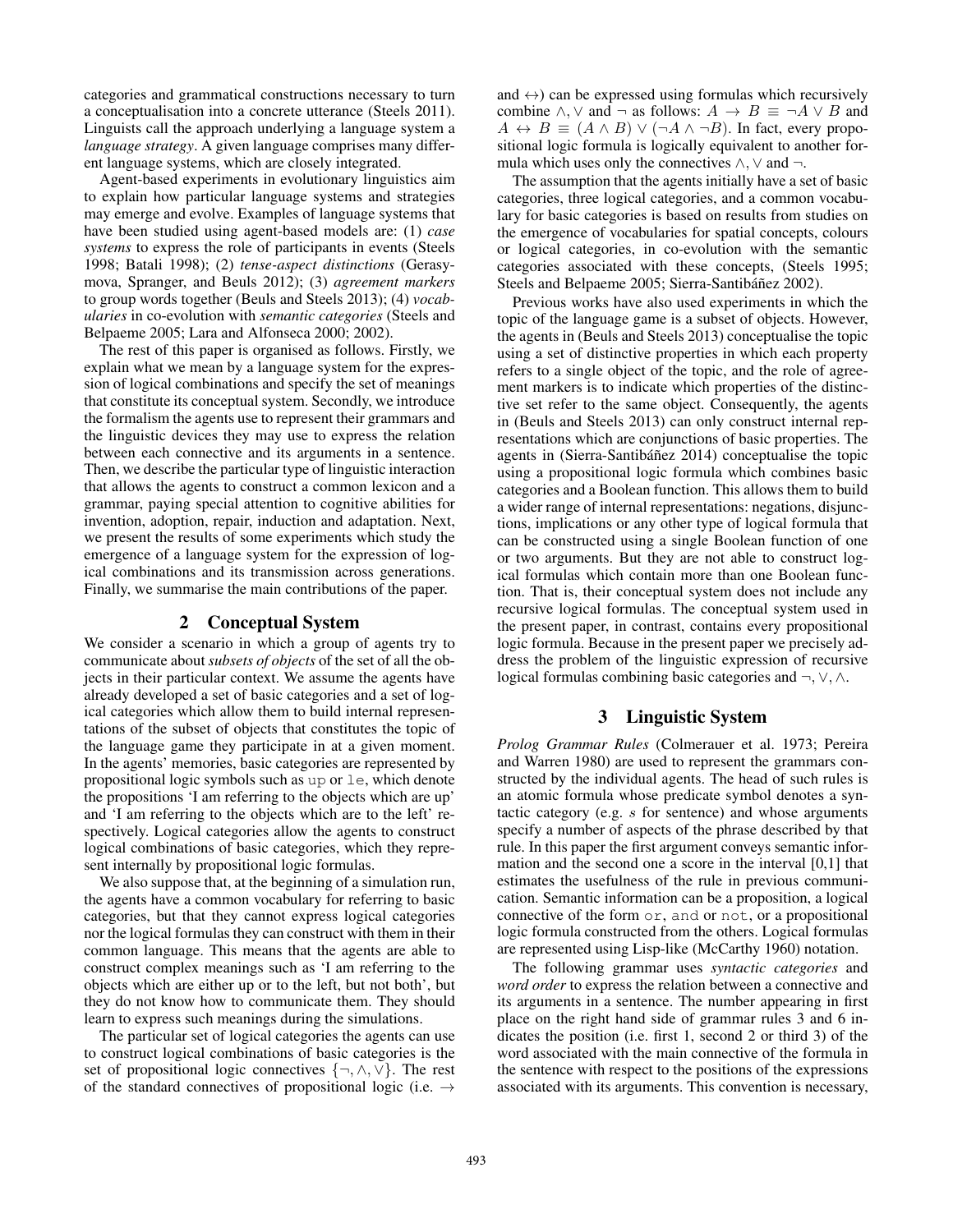because left recursive grammar rules cannot be used in Prolog. So the actual sentence generated by this grammar to express [and,le,up] is '2yizqarr', which can be parsed into 'izqyarr', where the word 'y' associated with the connective (and) is in the second position of the sentence.

- $s(\text{up}, S) \rightarrow \text{arr}, \{S \text{ is } 0.7\}$  (1)
- $s(\text{le}, S) \to \text{izq}, \{S \text{ is } 0.25\}$  (2)  $s([P, Q, R], S) \rightarrow 2, c2(P, S_1), s(Q, S_2), s(R, S_3),$ 
	- $\{S \text{ is } S_1 \cdot S_2 \cdot S_3 \cdot 0.1\}$  (3)
	- $c2(and, S) \rightarrow y, \{S \text{ is } 0.5\}$  (4)
	- $c2(\text{or}, S) \to \text{o}, \{S \text{ is } 0.5\}$  (5)
- $s([P,Q], S) \rightarrow 1, c1(P, S_1), s(Q, S_2) \{S \text{ is } S_1 \cdot S_2 \cdot 0.6\}$  (6)
	- $c1(not, S) \to no, \{S \text{ is } 0.5\}$  (7)

This grammar, however, does not allow the agents in the present paper to unambiguosly communicate certain meanings. For example, it generates the same sentence, *'noarryizq'*, to express formulas  $[not, [and,up,le]]$  and [and, [not, up], le]. Natural language, on the other hand, provides means to mark the difference between both meanings: [not,[and,up,le]] can be expressed as the English sentence *I'm referring to the objects which are not both up and to the left*, and  $[and, [not, up], le]$ as the sentence *I'm referring to the objects which are not up and which are to the left*. English does so by introducing an auxiliary word (i.e. *'both'*) to distinguish between both formulas, instead of new connectives (different from and, or, not) with their associated words and constructions. The auxiliary word *'both'* indicates that the conjunction following it forms an indivisible group and, therefore, that not (i.e. the negation) applies to the entire conjunction rather than just to the first element of such a conjunction. Thus a refined version of the grammar above would use sentence *'nogrouparryizq'* to express formula [not,[and,up,le]] and sentence *'noarryizq'* to mean [and,[not,up],le], where *'group'* is an auxiliary word, invented by an agent, which plays the same role as *'both'* or *'either'* in English.

A similar problem comes up if we try to use the grammar above (extended by rule  $s(\text{do}, S) \rightarrow \text{aba}, \{S \text{ is } 0.1\})$ to express formula [or,up,[and,do,le]], which can be paraphrased in English as *'the objects which are up, or down and to the left'*. It generates sentence *'arroabayizq'*, which is ambiguous with respect to the scope of words *'y'* and *'o'* in that sentence. For example, *'y'* could join expressions *'arroaba'* and *'izq'*, or expressions *'aba'* and *'izq'*. In the English sentence, a 'comma' is used to delimit the two main parts of the sentence. In speech the disambiguating role of punctuation marks is played by pauses, and in this work we will treat pauses as auxiliary words which indicate that the sentence following them forms an indivisible group and that the connectives in that group are within the scope of another connective. Thus a refined version of the grammar above would express [or, up, [and, do, le]] using sentence *'arropauseabayizq'*, where *'pause'* is also an auxiliary word invented or adopted by an agent.

The linguistic system constructed by the agents in the

experiments described in this paper therefore uses three types of linguistic devices to express the relation between each connective and its arguments in a sentence: *syntactic categories, word order* and *auxiliary words.* Whereas the linguistic systems in (Steels 1998; Kirby 2002; Garcia and Steels 2014; Sierra-Santibáñez 2014) use only *syntactic categories* and *word order;* and those in (Gerasymova, Spranger, and Beuls 2012; Beuls and Steels 2013) use only tense-aspect or agreement markers<sup>1</sup>. The added difficulty of parsing and producing sentences with auxiliary words is, however, offset by the higher expressiveness of the present linguistic system, which allows the unambiguous communication of every propositional logic formula (see appendix A), and by the simplicity of its set of logical categories, which only contains logical connectives and, or and not.

# 4 Language Game

The main steps of the language game used in this paper, which is played by two agents randomly chosen from the population, are as follows:

- 1. The speaker chooses a logical formula (i.e. a meaning) from its set of conceptualisations of the subset of objects that constitutes the topic of the language game, generates or invents a sentence that expresses this formula, and communicates that sentence to the hearer.
- 2. The hearer tries to interpret the sentence communicated by the speaker. If it can parse it using its own grammar, it extracts a meaning (i.e. a logical formula); otherwise, the speaker communicates the formula it had in mind to the hearer, and the hearer adopts an association between that formula and the sentence used by the speaker.
- 3. Depending on the outcome of the language game speaker and hearer expand or adapt their grammars to be more successful in future language games.

A language game *succeeds* if the hearer can parse the sentence communicated by the speaker and if its interpretation of that sentence is logically equivalent to the formula the speaker had in mind; otherwise, the language game *fails*.

#### 4.1 Generation, Invention and Repair

At the early stages of a simulation run the agents cannot use their own grammars to generate sentences for most meanings, because they all begin with a common lexicon for basic categories, but no lexicon for logical categories nor grammar rules. In order to let language get off the ground, the agents are allowed to invent new sentences for those meanings they cannot express using their grammars. A new sentence E for a propositional logic formula F of the form [not,A] or [⊗, A, B] is invented as follows<sup>2</sup>: a new word is invented for its main connective (not or  $\otimes$ ), an expression is generated for each argument (A and B), and the two or three expressions generated (depending on the type of formula) are concatenated in random order.

<sup>&</sup>lt;sup>1</sup>Represented by affixes (groups of letters attached to words).

 ${}^{2}$ If F is atomic, invention is not necessary because there exists a word in the common lexicon that expresses F. New words are sequences of three to six letters randomly chosen from the alphabet.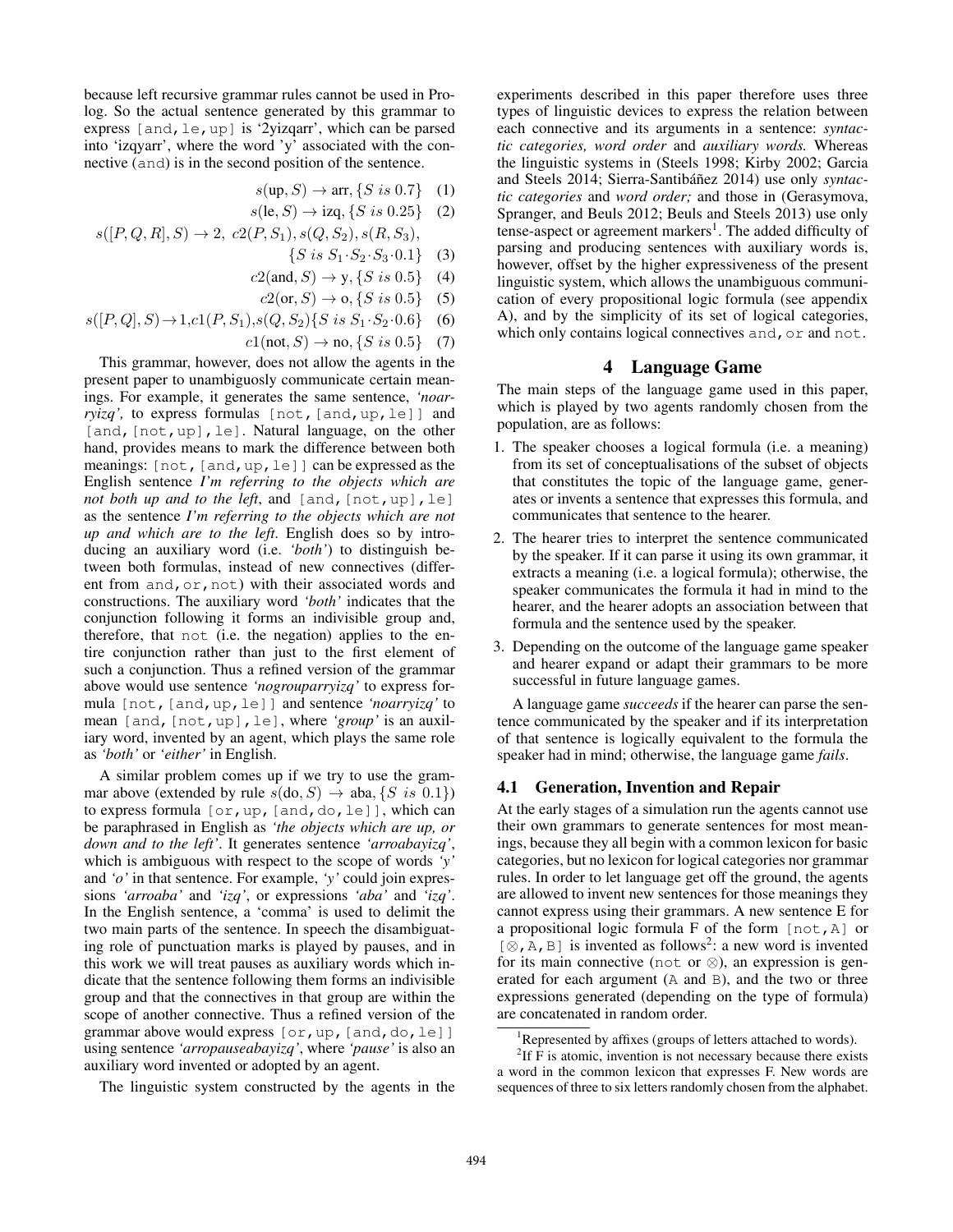Once an agent can generate a sentence for a particular meaning using its grammar, it does not keep inventing new sentences for that meaning. It selects the sentence with the highest score from the set of all the sentences it can generate for that meaning. The *score of a sentence* (or a *meaning*) generated by a grammar rule is computed using the arithmetic expression on the right hand side of that rule, e.g. the score of sentence *'izqyarr'* –generated by rule 3 to express [and, le, up] – is computed multiplying the score of that rule (0.1) by the scores of rules 1, 2 and 4 (0.7, 0.25 and 0.5 respectively), which generate the words *'arr', 'izq'* and *'y'* associated with the constituents of that formula. The *score of a grammar rule* is the last number in the arithmetic expression that appears on the right hand side of that rule.

However, if an agent realises that the sentence generated by a grammar rule is ambiguous (e.g. sentence *'noarryizq',* generated by rule 6, can be parsed as [not, [and, up, le]] or as [and, [not, up], le]), it applies a *repair operator* to that rule, replacing it with a set of rules (e.g. rules 8 and 9) that use additional checks and an auxiliary word invented or adopted by the agent to distinguish between the possible meanings of that sentence. For example, rule 8 refines rule 6 by adding check  $Q \equiv [1, 1, 1]$ , which ensures rule 8 is not applied to negations of conjunctions or disjunctions; and rule 9 introduces an auxiliary word (e.g. *'group'*) which indicates that the scope of *not* is the conjunction or disjunction following that auxiliary word.

$$
s([P,Q], S) \to 1, c1(P, S_1), s(Q, S_2), \{Q \} = [\_,\_,\_,\],
$$
  
\n
$$
S \text{ is } S_1 \cdot S_2 \cdot 0.1\} \quad (8)
$$
  
\n
$$
s([P,[Q,R,T]], S) \to 1, c1(P, S_1), \text{group}, s([Q,R,T], S_2),
$$
  
\n
$$
\{S \text{ is } S_1 \cdot S_2 \cdot 0.1\} \quad (9)
$$

Repair operations are also applied to grammar rules which generate ambiguous sentences to express conjunctions or disjunctions. For example, a *repair operator* may replace grammar rule 3 with rules 10, 11, 12 and 13. Rule 10 adds checks  $Q\setminus=[-,,-]$  and  $R\setminus=[-,,-]$  to ensure that the grammatical construction represented by rule 3 is not applied to conjunctions or disjunctions of other conjunctions or disjunctions. Rules 11, 12 and 13 introduce an auxiliary word invented or adopted by the agent (e.g. *'pause',*) to indicate that the conjunction or disjunction following that word is within the scope of the main connective of the sentence.

$$
s([P, Q, R], S) \rightarrow 2, c2(P, S_1), s(Q, S_2), s(R, S_3),
$$
  
\n
$$
\{Q \mid [-, -, -], R \mid [-, -, -], S \text{ is } S_1 \cdot S_2 \cdot S_3 \cdot 0.1\} \text{ (10)}
$$
  
\n
$$
s([P, [Q_1, Q_2, Q_3], R], S) \rightarrow 2, c2(P, S_1), \text{ pause},
$$
  
\n
$$
s([Q_1, Q_2, Q_3], S_2), s(R, S_3), \{R \mid [-, -, -],
$$
  
\n
$$
S \text{ is } S_1 \cdot S_2 \cdot S_3 \cdot 0.1\} \text{ (11)}
$$
  
\n
$$
s([P, Q, [R_1, R_2, R_3]], S) \rightarrow 2, c2(P, S_1), s(Q, S_2),
$$
  
\n
$$
\text{ pause}, s([R_1, R_2, R_3], S_3), \{Q \mid [-, -, -],
$$
  
\n
$$
S \text{ is } S_1 \cdot S_2 \cdot S_3 \cdot 0.1\} \text{ (12)}
$$
  
\n
$$
s([P, [Q_1, Q_2, Q_3], [R_1, R_2, R_3]], S) \rightarrow 2, c2(P, S_1),
$$
  
\n
$$
s([Q_1, Q_2, Q_3], [R_1, R_2, R_3]], S) \rightarrow 2, c2(P, S_1),
$$
  
\n
$$
\text{cause } s([Q_1, Q_2, Q_3], S_2) \text{ pause } s([R_1, R_2, R_3], S_2)
$$

pause, $s([Q_1, Q_2, Q_3], S_2)$ , pause, $s([R_1, R_2, R_3], S_3)$ ,  $\{S \text{ is } S_1 \cdot S_2 \cdot S_3 \cdot 0.1\}$  (13)

## 4.2 Interpretation and Adoption

In a language game the hearer tries to interpret the sentence communicated by the speaker using its own grammar. However, at the early stages of a simulation run the agents cannot parse most of the sentences communicated by speakers, because they begin with a common lexicon for basic categories but no grammar rules, except those that generate the words associated with basic categories. When this happens, the speaker communicates the formula  $F$  it had in mind to the hearer, and the hearer adopts an association between  $F$ and the sentence  $E$  used by the speaker, adding a new rule of the form  $s(F, S) \rightarrow E$ , {S is 0.1} to its grammar. The initial score of the rules invented or adopted by the agents is 0.1.

Although in real life speakers do not communicate the exact meaning they have in mind to hearers, they usually provide some form of contextual or gestural feedback. Actually, some capacity for *intention-reading* seems to be necessary for language acquisition (Tomasello 2003). Most studies on grammar emergence and evolution also use language games in which the meaning intended by the speaker is communicated to the hearer (Beuls and Steels 2013; Gerasymova, Spranger, and Beuls 2012; Kirby 2002; Batali 1998; Sierra-Santibáñez 2014). The difficulty of studying language evolution in its full complexity leads researchers to focus on particular aspects of it, assuming results from research works addressing issues such as vocabulary and concept formation (Steels 1995; Lara and Alfonseca 2000; Sierra-Santibáñez 2001; Steels and Belpaeme 2005), or speech evolution (de Boer 2001; Zuidema and de Boer 2010).

Once an agent can parse a sentence using its grammar, it selects the meaning with the highest score from the set of all the meanings it can obtain for that sentence. However, if the meaning chosen by the hearer is not logically equivalent to the meaning the speaker had in mind, the speaker communicates the meaning it had in mind to the hearer and the hearer adopts an association between that meaning and the sentence used by the speaker.

#### 4.3 Induction

Invention and adoption allow the agents to construct and learn associations between sentences and meanings. From these associations they induce grammatical constructions and lexical entries they incorporate to their grammars and use in subsequent language games to generate and interpret other sentences. Induction is performed applying three operations, which adapt the rules *simplification* and *chunk* in (Kirby 2002) to the type of grammars built by our agents. Let us see how these operations work with some examples. Suppose an agent adds rule 14 to its grammar.

$$
s([and, le, up], S) \rightarrow izqyarr, \{S \ is \ 0.7\} \tag{14}
$$

Simplification of rules 1 and 14 allows replacing rule 14 with 15, which is more general because it can express meanings of the form  $[and,le,R]$ , where R is a variable.

 $s([and,le,R],S) \to izqy,s(R, S_R), \{S \text{ is } S_R \cdot 0.1\}$  (15)

A second application of simplification to rules 15 and 2 allows replacing 15 with 16, where R and Q represent any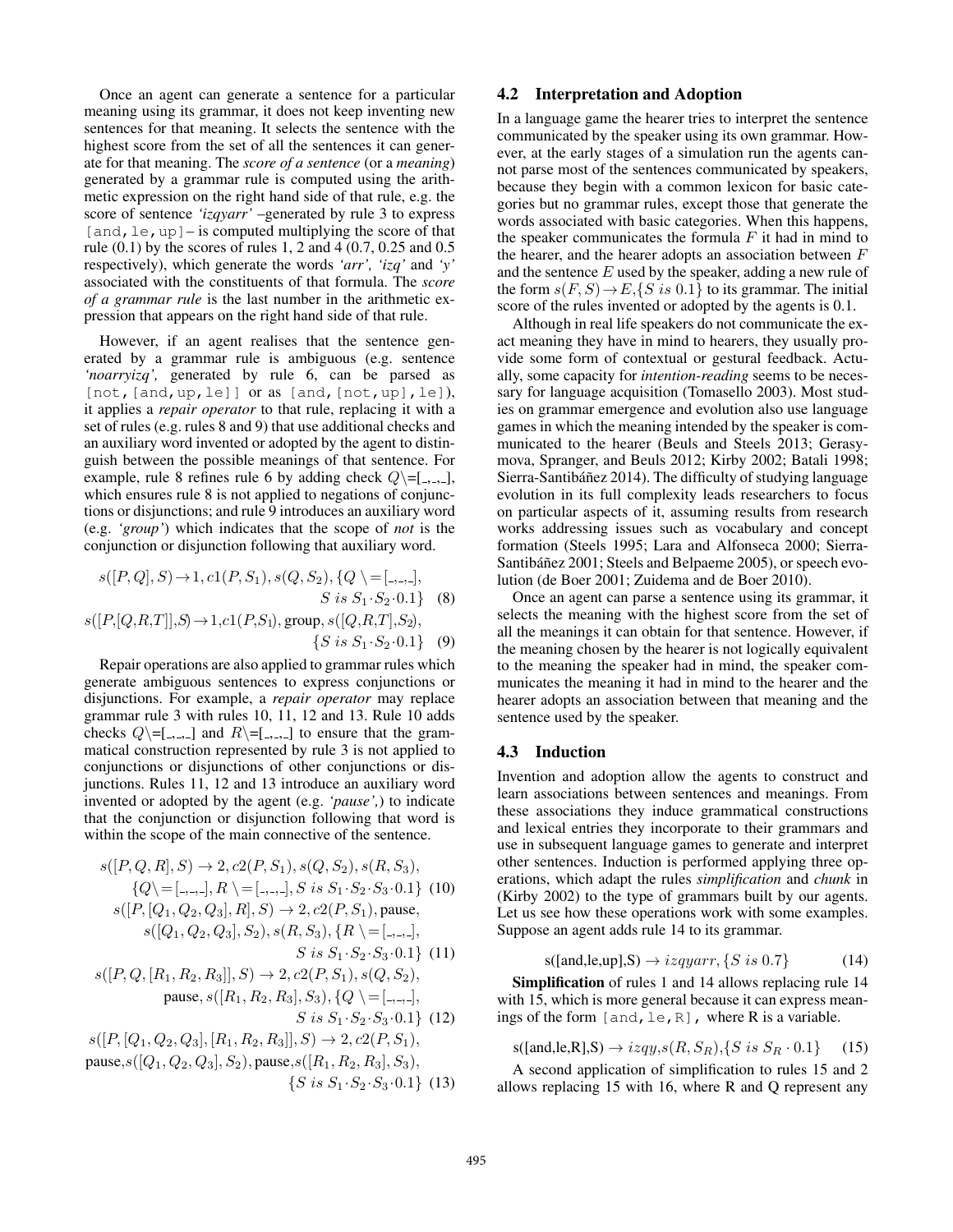meaning that can be expressed by a sentence, i.e. by an expression of syntactic category s.

 $s([and,Q,R],S) \rightarrow 2, y, s(Q, S_Q), s(R, S_R), \{S \text{ is } S_Q \cdot S_R \cdot 0.1\}$ (16)

If the agent's grammar contained rule 17, *chunk I* would allow the agent to generalise rules 16 and 17 as follows.

 $s([or,Q,R],S) \rightarrow 2, o, s(Q, S_Q), s(R, S_R), \{S \text{ is } S_Q \cdot S_R \cdot 0.6\}$ (17)

Chunk I creates a new syntactic category c2, and replaces rules 16 and 17 with rules 18, 19 and 20. Rule 18 generalises 16 and 17, because it can express meanings of the form  $[P, Q, R]$ , where P is any logical category that can be expressed by a word of syntactic category c2. Rules 19,20 state that words *'y'* and *'o'* belong to syntactic category c2.

 $s([P,Q,R],S) \rightarrow 2, c2(P, S_1), s(Q, S_2), s(R, S_3), \{S \ is$ 

- $S_1 \cdot S_2 \cdot S_3 \cdot 0.1$  (18)
- $c2(and, S) \rightarrow y, {S \text{ is } 0.1}$  (19)
	- $c2($ or,S $) \rightarrow o, \{S \text{ is } 0.1\}$  (20)

Chunk II allows adding words to syntactic categories created by chunk I. Chunk II replaces a grammar rule for a specific connective (e.g. 21) with a new word of a syntactic category created by chunk I, if the rules for the connective and the syntactic category (e.g. 18) are sufficiently similar. Suppose again the agent added rule 21 to its grammar.

 $s([if,Q,R],S) \rightarrow 2, si, s(Q, S_Q), s(R, S_R), \{S\ is$ 

 $S_Q \cdot S_R \cdot 0.1$  (21) Chunk II, applied to 21 and 18, would replace 21 with 22.

$$
c2(if,S) \to si, \{S \text{ is } 0.1\} \tag{22}
$$

Although both induction and repair operations manipulate the set of rules in an agent's grammar, there are important differences between them. The former are applied whenever a new association is added to an agent's grammar. They replace a single rule or a pair of them with a grammar rule that is more general, i.e. that can be used to express more meanings. The repair operations used in the agent-based model proposed in this paper, on the other hand, do not generalise existing rules, as induction operations do. Instead, they specialise grammar rules which are too general and can generate ambiguous sentences. Induction rules operationalise the *pattern-finding* ability children develop according to *the usage-based theory of language acquisition* (Tomasello 2003). Whereas repair operations implement cognitive processes associated with a particular type of grammar invention and overgeneralisation examples reported in studies of children language acquisition (Tomasello 2006).

#### 4.4 Adaptation

Coordination of the agents' grammars is necessary, because different agents can invent different words to refer to the same connective and they may concatenate the expressions associated with the components of a formula in different orders when they try to express it as a sentence. Although (Steels 1998; Kirby 2002) also study the acquisition of word-order based grammar, they do not address the issue of coordination. Because the populations in these works consist only of two agents, which necessarily share the same history

of linguistic interactions. In the experiments discussed in the present paper coordination is achieved through a process of self-organisation of the agents' linguistic interactions, which takes place when these agents adapt their preferences for vocabulary and grammatical constructions to those they observe are used more often by other agents.

The agents adapt the scores of their grammar rules (i.e. their preferences for vocabulary and grammatical constructions) at the last step of a language game, when the speaker communicates the meaning it had in mind to the hearer, and only in the case in which the speaker can generate at least one sentence for the meaning it is trying to communicate using its grammar and the hearer can parse the sentence communicated by the speaker. If an agent can generate several sentences for expressing a given meaning, it chooses the sentence with the highest score, and temporarily stores the other sentences in a set called *competing sentences*; similarly, if it can obtain several meanings for a sentence, it selects the meaning with the highest score and stores the other meanings in a set called *competing meanings*. In a language game only the agent playing the role of hearer adapts the scores of its grammar rules. However, as all the agents in the population play both the role of speaker and that of hearer in different language games, all of them have ample opportunity to adapt the scores of their grammar rules during a simulation.

*If the meaning interpreted by the hearer is logically equivalent to the meaning the speaker had in mind,* the hearer adjusts the scores of its grammar rules both at the level of interpretation and at that of generation: 1) It increases the scores of the rules it used for obtaining the meaning the speaker had in mind and decreases the scores of the rules it used for obtaining competing meanings. 2) It tries to simulate what it would have said if it had been in the speaker's place, i.e. it tries to express the meaning the speaker had in mind using its own grammar; and it increases the scores of the rules that generate the sentence used by the speaker and decreases the scores of the rules that generate competing sentences.

*If the meaning interpreted by the hearer is not logically equivalent to the meaning the speaker had in mind,* the hearer decreases the scores of the rules it used for obtaining its interpretation of the sentence used by the speaker, and adopts an association between the sentence and the meaning used by the speaker if it cannot obtain such an association using its own grammar.

# 5 Experiments

The agent-based model proposed in this paper has been implemented in Prolog (Bueno et al. 1997) and tested on a series of experiments which study both the emergence of a language system for the expression of logical combinations and its transmission across generations.

In the first experiment, which studies language emergence, the agents begin with a common lexicon for basic categories<sup>3</sup> but no grammar rules. Then they play  $6060$  language games about propositional logic formulas constructed

<sup>&</sup>lt;sup>3</sup>(Gerasymova, Spranger, and Beuls 2012; Beuls and Steels 2013) also use simulations with software agents and initialise the agents with a common vocabulary for basic categories.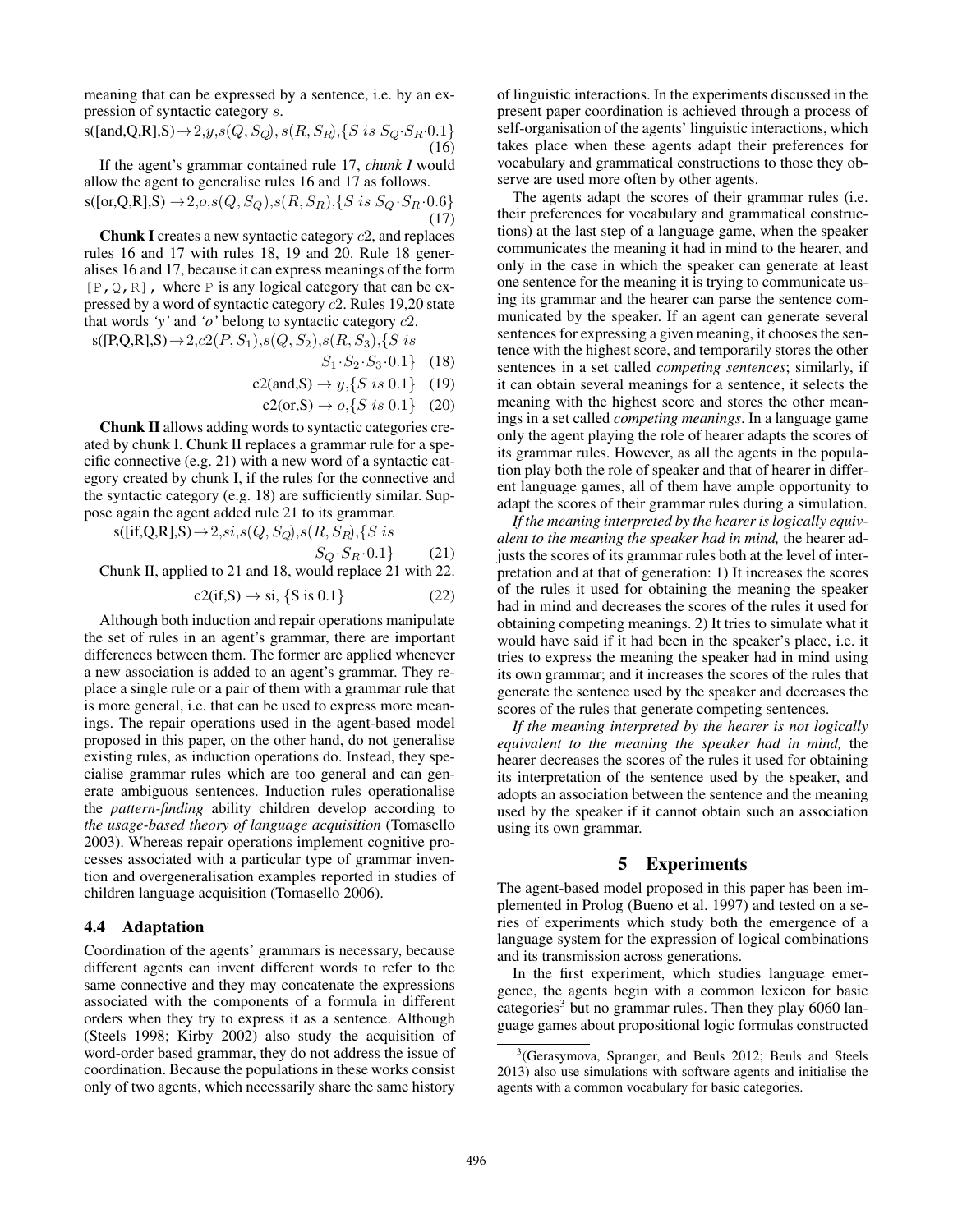

Figure 1: Evolution of communicative success, coherence, invention and adoption in an experiment with ten agents.

from the common set of basic categories. These formulas may have a non-trivial recursive structure, i.e. connectives and, or and not can be applied to non-atomic formulas.

Figure 1 shows the evolution over time of four measures that monitor the population's global performance. *Communicative success* is the average of successful language games in the last ten games played by the agents. The population reaches full communicative success (i.e. 1.0) in 1050 language games, i.e. after each agent has played 210 games on average. *Coherence* measures the similarity of the agents' grammars. It is the average of language games in which: (1) the hearer understands correctly the sentence communicated by the speaker, and (2) the hearer would use the same sentence as the sentence used by the speaker to communicate the meaning the speaker had in mind. Coherence increases slightly more slowly than communicative success. Full coherence (1.0) is reached in 1250 games (i.e. 250 games per agent). In a similar experiment described in (Sierra-Santibá $\tilde{n}$ ez 2014), in which the agents play language games only about non-recursive logical formulas (constructed from basic categories and a set of 11 unary and binary Boolean functions), full communicative success is reached later, in 1950 games, and full coherence much later, in 4600 games.

*Invention* (respectively *adoption*) is the number of sentences invented (respectively adopted) by an agent in past language games. The results shown in figure 1 are the average values of invention (adoption) for a population of ten agents in ten simulation runs<sup>4</sup>. Invention grows rapidly during the first 700 games, reaching a maximum average value of 9.11 inventions per agent. At that point the agents stop inventing new sentences. The average number of sentences adopted per agent keeps growing during the first 950 games, reaching a maximum average value of 20.05 adoptions per agent. In (Sierra-Santibáñez 2014) the agents invent less constructions (5.14 inventions per agent), and they clearly adopt more constructions (31.03 adoptions per agent) and for a longer period (during the first  $1900$  games)<sup>5</sup>.

Figure 2 shows the results of an experiment studying lan-



Figure 2: Evolution of communicative success, coherence, invention and adoption in an experiment studying language transmission:  $\frac{1}{3}$  of the population renewed every 500 games.

guage transmission across generations. The agents in the population are divided into three groups: the elder, the adults and the young. Every 500 games the elder (about one third of the population) are replaced with new agents which have neither a vocabulary for logical connectives nor grammar rules. The previous adults become the elder, the young the adults and the new agents the younger generation. As a consequence the population is completely renewed every 1500 games. The four measures decrease whenever new agents are introduced in the population, but they catch up well before the next generation of agents is introduced. Communicative success typically reaches values over 0.99 and coherence over 0.98. The final average values of invention (6,04) and adoption (12.37) per agent are lower than in the experiment with a single generation (9.11 invention and 20.05 adoption). This is due to the fact that new agents learn a language already established in the population (i.e. the language transmitted from generation to generation in the experiment), which uses fewer variations for expressing a given meaning. Comparing the communicative success and coherence curves in figure 2 with the corresponding curves in a similar experiment described in (Sierra-Santibáñez 2014), we can observe that local maxima are less sharp and more rounded in the former than in the later. This suggests that high values for communicative success and coherence are reached earlier and for longer periods in the present experiment, and thus that language transmission is faster and more reliable. Furthermore, the score values of preferred constructions in figure 3 are clearly more stable and higher than the scores of preferred constructions in (Sierra-Santibáñez 2014), which are always lower than 0.6.

Figure 3 shows the evolution of the scores of preferred constructions (i.e. with average scores greater than 0.7) in a simulation run of the experiment studying language transmission. Each line in the graph displays the evolution of the average score of one particular construction for all the agents in the population. Constructions are labelled with the word used to express the main connective  $(and, or, not)$  of the formula expressed by that particular construction, preceded by a number which indicates the position of that word in the sentence. During the whole simulation, which involves 12 generations, the agents invent a total of 29 constructions for expressing conjunctions, 21 for disjunctions and 33 for

<sup>4</sup> (Vogt 2005; Gerasymova, Spranger, and Beuls 2012; Beuls and Steels 2013) use the same population size.

 $5$ The higher value of invention in the present experiment with respect to (Sierra-Santibáñez 2014) might be due to the fact that repair operations are counted as inventions in the present experiment.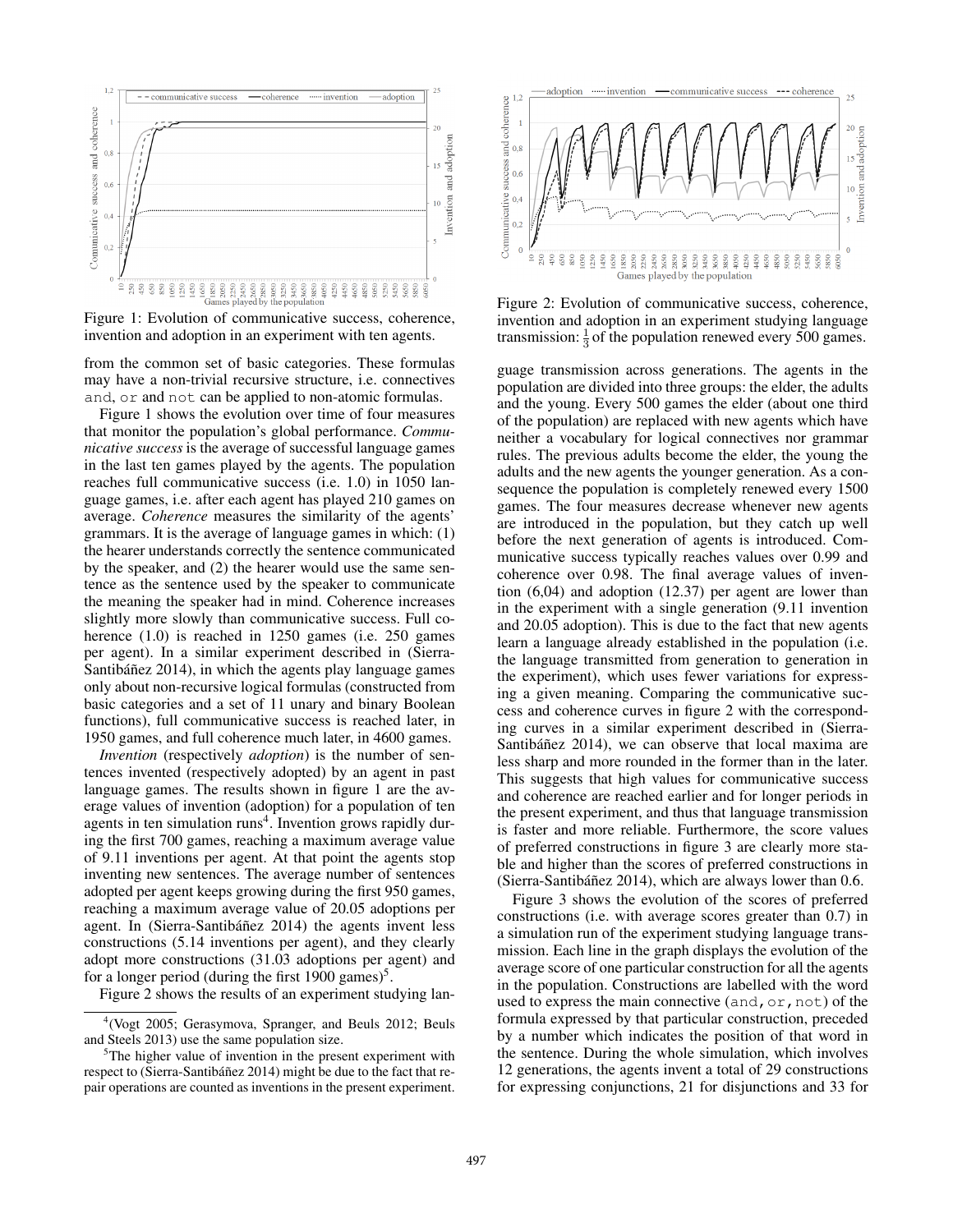

Figure 3: Score evolution of preferred constructions for expressing formulas whose main connective is or (solid lines), and (dashed) or not (dotted) in a simulation run of the experiment studying language transmission.

negations. These constructions use different words for expressing a particular connective, and place these words in different positions of the sentence (first, second or third). However, once constructions  $not \rightarrow 2$ , *esju*, and  $\rightarrow 2$ , *bbmph* and  $or \rightarrow 2, ceeegm$  begin to be preferred by the agents in the first generation (after 450 games), their average scores keep reaching the maximum value (1.0) in succeeding generations, although they may occasionally coexist with some synonyms (see constructions for not and or) during short periods. This means that the language system constructed by the first generation is transmitted without change to succeeding generations up to the last one in the experiment.

#### 6 Conclusions

This paper proposes an agent-based model of the emergence and transmission of a language system for the expression of logical combinations of propositions. The model has been implemented in Prolog and tested conducting a series of experiments in which a group agents try to communicate about subsets of objects characterised by logical combinations of categories of the same complexity as propositional logic formulas. The results of the experiments we have performed show that a language system for the expression of logical combinations emerges as a result of a process of selforganisation of the agents' linguistic interactions.

Such a language system is concise, because it only uses words and grammatical constructions for three logical categories (and, or, not). From a logical combination point of view, it is also more expressive than the language systems constructed in (Kirby 2002; Beuls and Steels 2013; Sierra-Santibáñez 2014). Since it allows the communication of concepts of the same complexity as propositional logic formulas, using linguistic devices such as syntactic categories, word order and auxiliary words to specify the relation between each connective and its arguments in a sentence. Furthermore, it is easy to learn (having only one unary and two binary commutative connectives); and reliably transmitted across generations in the simulations we have performed.

This work also contributes a set of Prolog software tools that allow conducting experiments on language evolution, monitoring the population's performance, and dynamically analysing the individual grammars constructed by the agents.

### Acknowledgments

The author would like to thank Manuel Alfonseca, Diane Fleming, Luc Steels and Glyn Morrill for their help at different stages during the realisation of this work. The research leading to these results received funding from the Spanish Ministry of Economy and Competitiveness under project TIN2011-27479-C04-03 and the Catalan Agency for Research and University Funding under project SGR-890.

## A Expressiveness of the Linguistic System

It is clear that the invention, adoption, repair and induction operations proposed in this paper allow the agents to construct a prefix grammar (e.g. the grammar consisting of rule  $s([P,Q,R], S) \rightarrow 1, c2(P, S_1),$  $s(Q, S_2), s(R, S_3), \{S \text{ is } S_1 \cdot S_2 \cdot S_3 \cdot 0.1\}$  and rules 1, 2, 4, 5, 6 and 7 in section 3), and that this prefix grammar –which does not use auxiliary words– can generate unambiguous sentences for every propositional logic formula.

Linguists have observed a tendency to minimise the distance between related words/phrases in natural language. This might be so, because the number of unresolved dependencies accumulated during parsing (Morrill 2010) is larger when related words/phrases are distant from each other. Many natural languages do not use prefix notation (where connective scope is unambiguous) to express conjunctions or disjunctions. A possible explanation is that in prefix notation the distance between a connective and its second argument is proportional to the number of connectives in the sentence. Instead, these languages place words expressing conjunction or disjunction between the expressions associated with their arguments, although this form of infix notation generates the ambiguity problems described earlier.

An example of a typical infix grammar the agents can construct in our experiments consists of grammar rules 1, 2, 4, 5 and 7 in section 3 and rules 8 to 13 in section 4.1. This infix grammar allows expressing every propositional logic formula unambiguously, because: 1) It can generate a sentence for every propositional logic formula; 2) Every sentence  $u$ generated by this grammar can be mapped onto an equivalent prefix sentence  $t(u)$  with the same meaning which does not contain any auxiliary words as follows. Reading u from left to right we assign consecutive natural numbers  $i$  to each occurrence of an auxiliary word (*'group'* or *'pause'*) until we find an occurrence of a word expressing conjunction or disjunction (*'y'* or *'o'*). We replace then the occurrence of *'group'* or *'pause'* associated with the last natural number assigned  $i$  with the word expressing conjunction or disjunction found, eliminate the occurrence of the word expressing conjunction or disjunction found, set the last natural number assigned to  $i - 1$ ; and continue assigning numbers from i − 1 to occurrences of 'group' and *'pause'*, and moving occurrences of *'y'* and *'o'* to their corresponding prefix positions until we reach the end of the sentence. There may be a single occurrence of a word expressing conjunction or disjunction that will not be associated with a previous occur